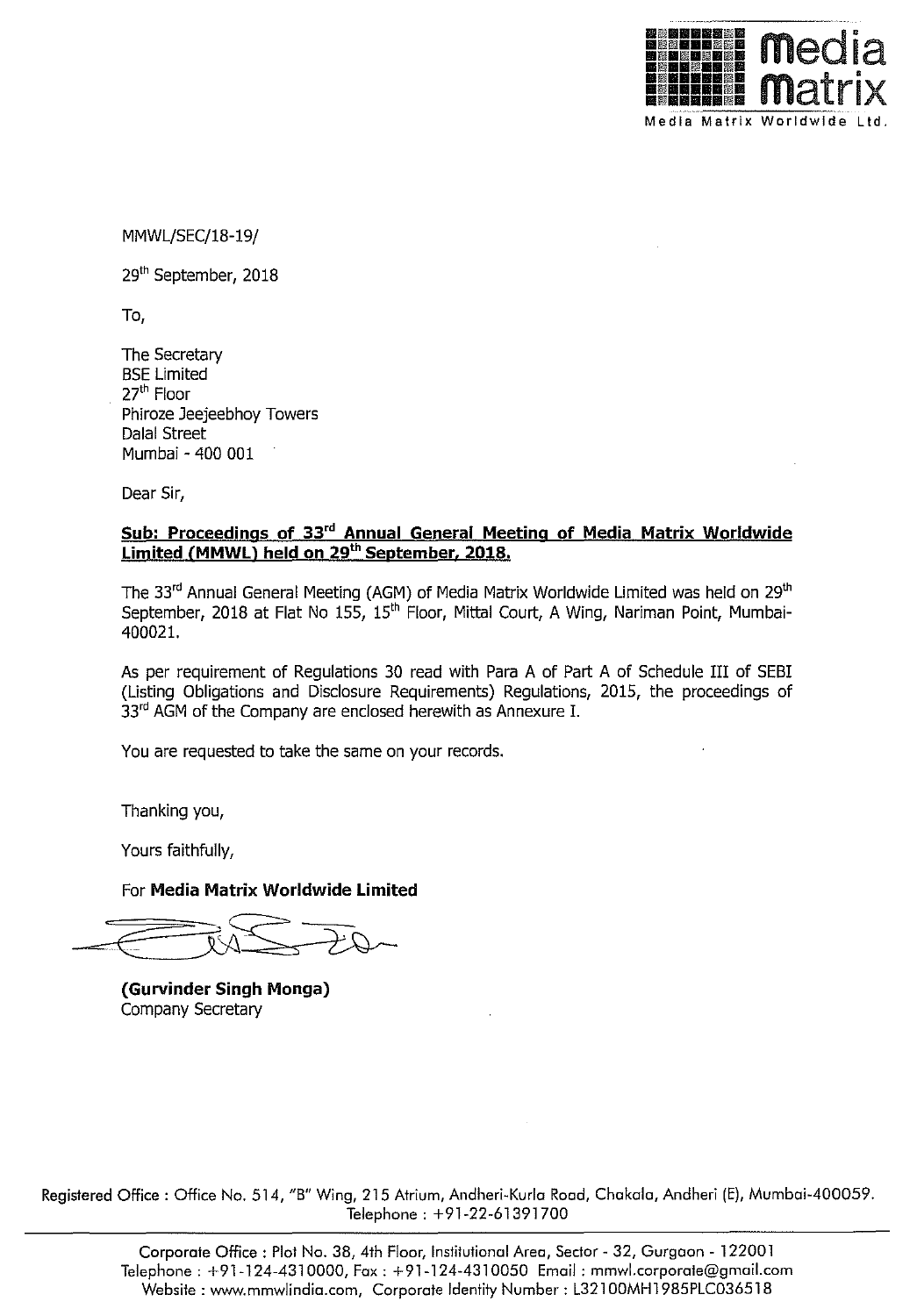

## **PROCEEDINGS OF** 33"0 **ANNUAL GENERAL MEETING OF THE MEMBERS OF MEDIA MATRIX WORLDWIDE LIMITED HELD ON SATURDAY, THE 29TH DAY OF SEPTEMBER, 2018 AT 9:30A.M.**

The 33<sup>rd</sup> Annual General Meeting of the Members of Media Matrix Worldwide Limited was held on Saturday, the 29th day of September, 2018 at 9:30 A.M. at the Flat No 155, 15th Floor, Mittal Court, A Wing, Nariman Point, Mumbai-400021. Shri Gurvinder Singh Monga, Company Secretary welcomed the members and introduced Board Member present at the meeting, viz. Shri Chhattar Kumar Goushal. Shri Gurvinder Singh Monga further confirmed the presence of Statutory Auditors and their representative and Secretarial Auditor.

Shri Chhattar Kumar Goushal was elected as the Chairman of the meeting who is also the chairman of Audit Committee and member of Nomination and Remuneration Committee and Stakeholders Relationship Committee. The Chairman also informed that Shri Sunil Batra, Shri Suresh Bohra, Shri Sandeep Jairath, Shri Aasheesh Verma and Smt. Bela Banerjee could not attend the meeting due to their personal exigencies. Shri Gurvinder Singh Monga, Company Secretary announced the number of members present in person and corporate authorisations represented by their respective authorised representatives and that the requisite quorum was present. The Chairman therefore, called the Meeting to order. The Chairman welcomed the members of the Company.

Shri Gurvinder Singh Monga, Company Secretary informed the members that there were no qualifications, reservations or adverse remarks in the Auditors' Report as well as Secretarial Auditor Report. He then explained the remote e-Voting process and the Ballot voting process made available at the AGM venue. He also stated that the Company had provided an option to the shareholders for voting through electronic mode viz. remote e-Voting which remained open from 26<sup>th</sup> September, 2018 (09:00 A.M.) to 28<sup>th</sup> September, 2018 (05:00 P.M.).

The business items placed before the Shareholders for approval as per the notice of the meeting were then summarized by the Company Secretary. Subsequently, the Chairman ordered voting through ballots. The following businesses were transacted at the meeting by voting through ballots:

| Item No.                 | Particulars                                                                    | Resolution |
|--------------------------|--------------------------------------------------------------------------------|------------|
| <b>ORDINARY BUSINESS</b> |                                                                                |            |
| $1 -$                    | Receive, consider and adopt:                                                   | Ordinary   |
|                          | a) Audited Financial Statements of the Company for the financial year          |            |
|                          | ended 31 <sup>st</sup> March, 2018, the Reports of the Board of Directors' and |            |
|                          | Auditors' thereon                                                              |            |
|                          | b) Audited Consolidated Financial Statements of the Company for the            |            |
|                          | financial year ended 31 <sup>st</sup> March, 2018 and Auditors' Report thereon |            |
| 2                        | Re-appointment of Shri Sandeep Jairath (DIN:05300460) as a Director            | Ordinary   |
|                          | of the Company, who retires by rotation and being eligible offers              |            |
|                          | himself for re-appointment.                                                    |            |
| 3                        | Appointment of M/s Khandelwal Jain & Co., Chartered Accountants                | Ordinary   |
|                          | (Firm Registration No. 105049W), as Statutory Auditors of the                  |            |
|                          | Company for the financial year 2018-19 and fixation of remuneration            |            |
|                          | by the Board of Directors of the Company.                                      |            |
| <b>SPECIAL BUSINESS</b>  |                                                                                |            |
| 4                        | Appointment of Smt. Bela Banerjee (DIN: 07047271) as a Non-                    | Ordinary   |
|                          | Executive Director of the Company                                              |            |
| 5                        | Appointment of Shri Aasheesh Verma (DIN:08199653) as an                        | Ordinary   |
|                          | Independent Director of the Company                                            |            |
| 6                        | Appointment of Shri Sunil Batra (DIN: 02188254) as a Non-                      | Ordinary   |
|                          | Executive Director of the Company                                              |            |

Registered Office : Office No. 514, "B" Wing, 215 Atrium, Andheri-Kurla Road, Chakala, Andheri (E), Mumbai-400059. Telephone : +91-22-61391700